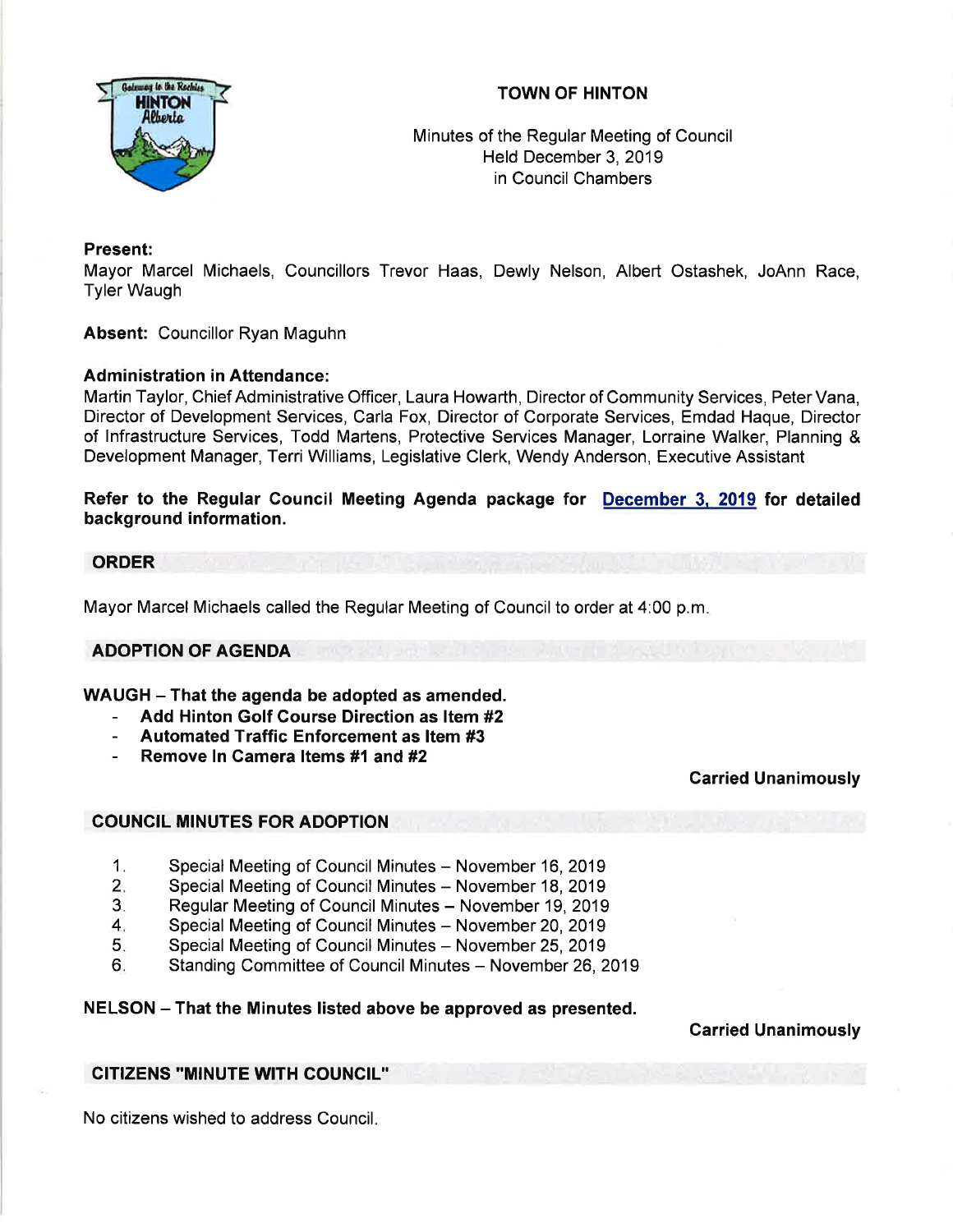Town of Hinton Regular Meeting of Council Minutes-December 3, 2019 Page l2

## PUBLIC HEARING

Deputy Mayor Waugh called the Public Hearing to order at 4:04 p.m.

Secretary T. Williams introduced Bylaw #1088-9 into record

Bylaw 1088-9 being an amendment for:

Lot 1, Bock 10, Plan 072 4416  $-$  200 Drinnan Way, and Part of SW 30-51-24 W5M - 100 Drinnan Way From: I-LHT - Light Industrial District<br>To: S-DC - Direct Control S-DC - Direct Control

### lntroduction & Procedures

Deputy Mayor Waugh informed the hearing attendees the following Public Hearing is held pursuant to Section 692 of the Municipal Government Act, being Chapter M-26, R.S.A., 2000 and amendments thereto. The following rules of conduct will be followed during this Public Hearing:

 $\triangleright$  Presentation should be brief and to the point.

- 
- $\triangleright$  The order of presentation shall be:<br>- Report from the Planning & Development Manager;
	- Entry of written submissions;
	- Those supporting the Bylaw;
	- Those opposing the Bylaw; and
	- Any other person deemed to be affected by the Bylaw.
- $\triangleright$  Council may ask questions of the speakers after each presentation for clarification purposes.
- $\triangleright$  There will be no debating the Bylaw, however, questions to the Councillors or other parties will be accepted through the Chair.

### Land Use Bvlaw #1088-9

Deputy Mayor Waugh declared the Public Hearing relating to the Bylaw open.

Secretary Williams informed the purpose of the proposed Bylaw No. 1088-9 is to amend the Land Use Bylaw as follows:

 $\triangleright$  Lot 1, Block 10, Plan 072 4416 – 200 Drinnan Way, and Part of SW 30-51-24 W5M - 100 Drinnan Way From: I-LHT - Light Industrial District To: S-DC - Direct Control As shown on Attachment 2

First reading was given to Bylaw No. 1088-9 on November 5, 2019

Notice of this Public Hearing was advertised in the Hinton Voice newspaper on November 14 and 21, 2019 and advertised on the Town of Hinton website.

The report from the Planning and Development Manager (as Attachment 1). Ms. Walker also read an email from the applicants requesting their application to amend the Land Use Bylaw be cancelled.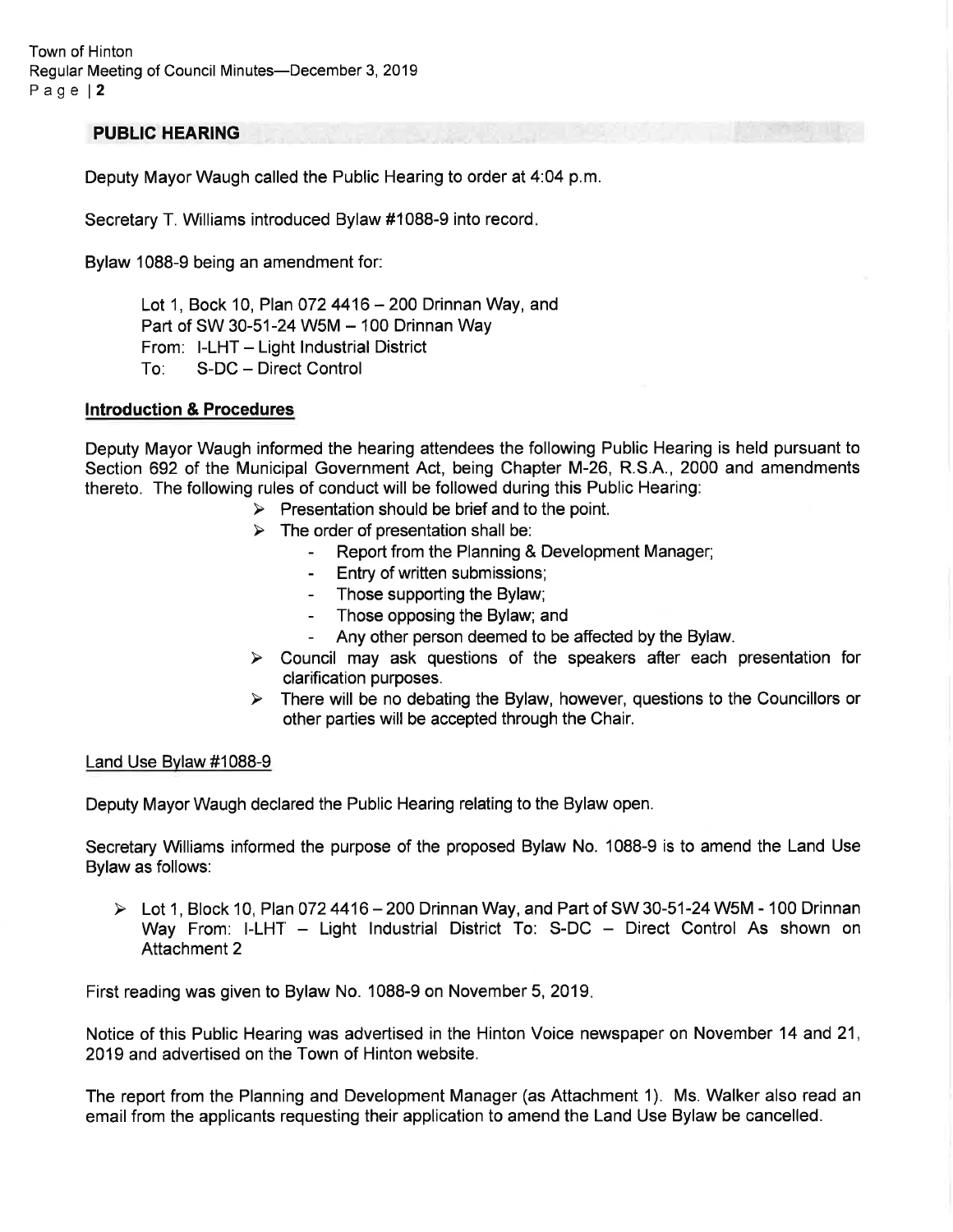Deputy Mayor Waugh requested:

- $\triangleright$  Are there any late written submissions relating to Bylaw No. 1088-9? No
- $\triangleright$  Is there anyone present who wishes to speak in favour of Bylaw No. 1088-9 No
- 
- > Is there anyone present who wishes to speak in opposition to Bylaw No. 1088-9<br>• Andy Arsenault lives below the location and is concerned on the amount of the hill to be removed.
- $\triangleright$  Is there anyone present who is deemed to be affected by Bylaw No. 1088-9 and wishes to speak No
- 
- b. Do the Councillors have any further questions<br>• Councillor Race asked who will answer the question Mr. Arsenault asked? Ms. Walker responded this would be part of the development plan, too preliminary at this time.
- $\triangleright$  Do the Councillors require further information? No

Deputy Mayor Waugh declared that the Public Hearing relating to Bylaw No. 1088-9 is closed.

# OSTASHEK - That the Public Hearing be adjourned at 4:09 p.m.

Carried Unanimously

Deputy Mayor Waugh stepped down from Chair and Mayor Michaels assumed the Chair

# ACTION ITEMS

## 1. Land Use Bvlaw No. 1088-9

# OSTASHEK - The Council give Land Use Bylaw No. 1088-9 Second Reading as presented.

Motion Defeated 0-6

L. Walker left the meeting at  $4:13$  p.m.

2. Hinton Golf Club Direction

T. Martens joined the meeting at  $4:28$  p.m.

WAUGH - That Council approve the use of \$80,000 through Gouncil's October 29,2019 motion to provide operating funds into the 2020 season with Administrative recommendations for ongoing conditions, oversight and support by the Town of Hinton.

NELSON - That the above motion be tabled until after the third item.

Defeated 1-5 For: Nelson Against: Haas, Waugh, Michaels, Ostashek, Race

OSTASHEK - That the above motion be postponed to the December 17,2019 Regular Meeting of Gouncil pending a report regarding ongoing conditions, oversight and support by the Town of Hinton.

Carried Unanimously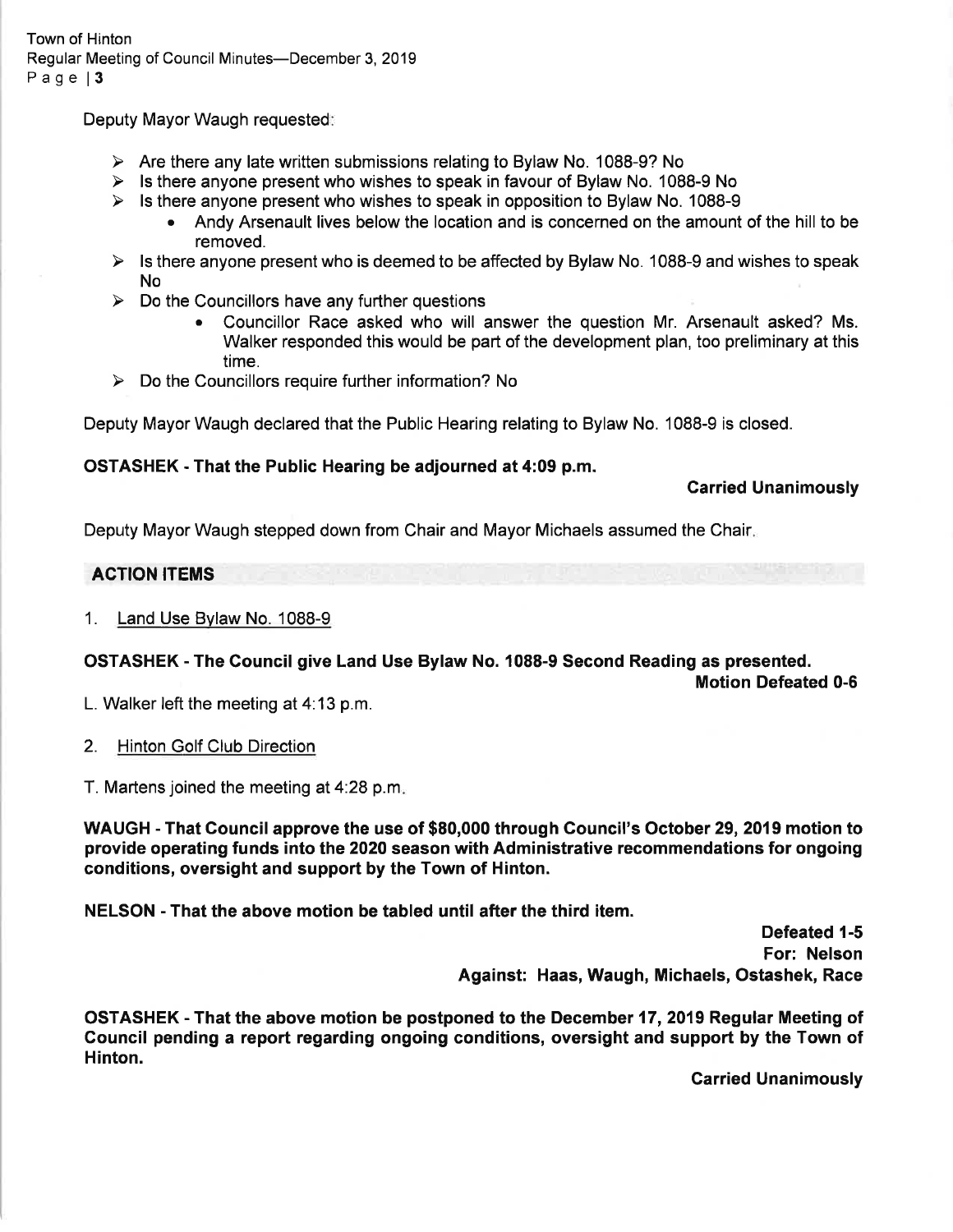Town of Hinton Regular Meeting of Council Minutes-December 3, 2019 Page l4

### 3. Automated Traffic Enforcement

OSTASHEK - That Gouncil direct Administration that upon completion of 4.1 of the Global Traffic Group Ltd. Automated Traffic Enforcement agreement, and as mutually agreeable with the Town and Global, this agreement may be extended by an additional two years with Letter of Amendment.

Carried Unanimously

#### UNFINISHED BUSINESS

1. Motion from November 25, 2019 Special Meetinq of Council

NELSON - That Gouncil direct Administration to provide Council with a report and recommendations with no less than one third of the recommendations be from Operations excluding transfers to Reserves.

> Garried 5-l For: Haas, Michaels, Ostashek, Nelson, Race Against: Waugh

## 2. Clarification of Intent - November 19, 2019 Regular Meeting of Council - Community Grant Fundinq ltem

### NELSON - Move to rescind the motion of November 19, 2019

MAGUHN - That Council approve \$3,727 to the Hinton Friendship Centre for the Sharing Project from the Community Grant Program funds.

**Carried Unanimously** 

### INFORMATION ITEMS

1. 2019 - 2O2O Council Calendar Revised

NELSON - That Council approve the amended 2019 - 2020 Council meeting Calendar.

Garried Unanimously

2. Council lnformation Packages #1,#2 and #3 for November 19,2019

OSTASHEK - That Council accept Information Packages #1 and #2 for December 3, 2019 as information.

Carried Unanimously

## REPORTS FROM MAYOR, COUNCIL, CHIEF ADMINISTRATIVE OFFICER

1. Council Updates (Training, Conferences, Committees, Community Events

Councillors reported on the various committees, meetings, and activities they attended since the last Regular Council meeting and what they plan on attending in the coming weeks.